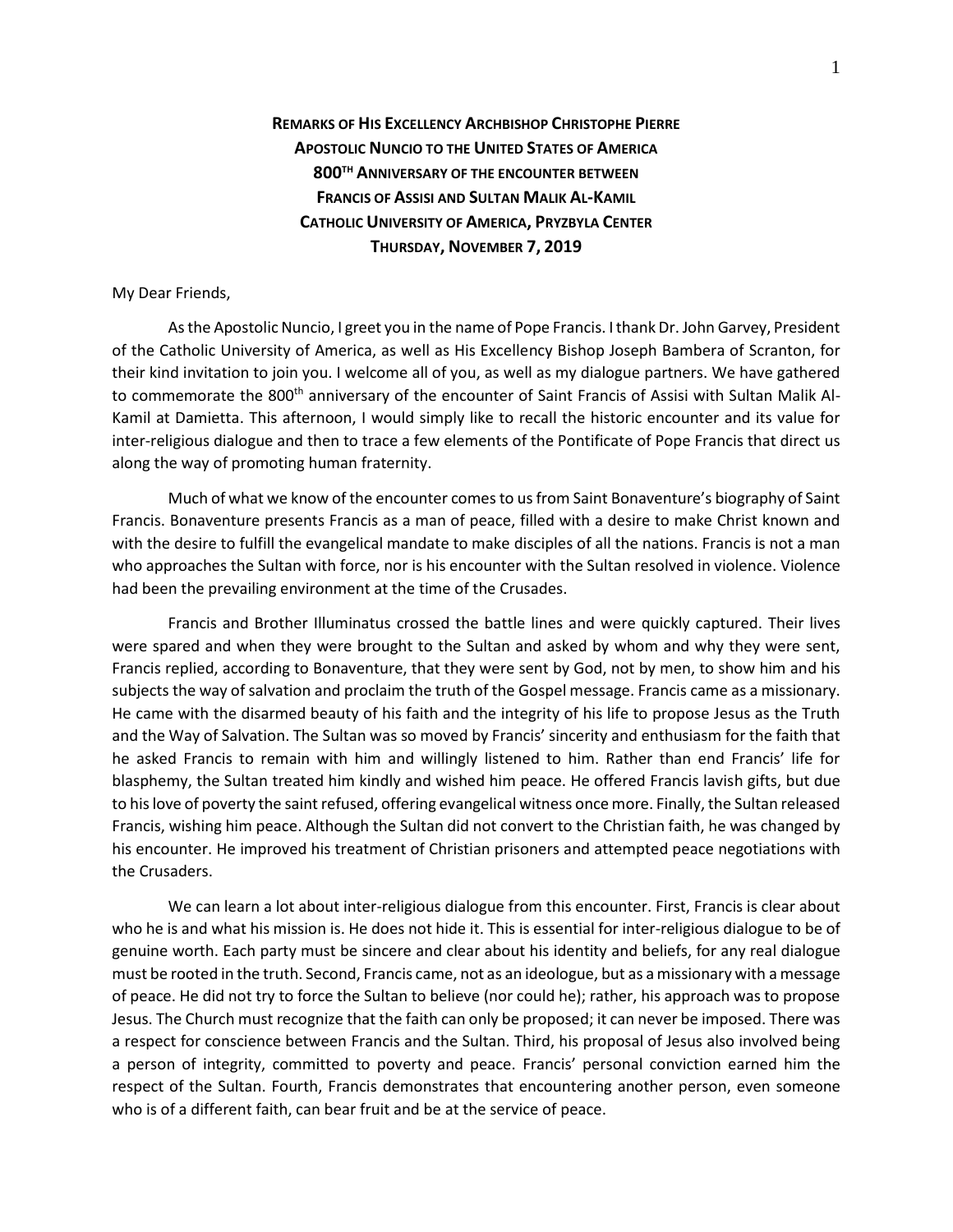If we fast-forward 800 years, we have a Pope named Francis, who also labors for peace, and who, with the Great Imam of Al-Azhar, recently signed "A Document on Human Fraternity for World Peace and Living Together." That Pope Francis emphasizes human fraternity should not surprise us. When he first appeared as Pope on the balcony above Saint Peter's Square in March 2013, he said: "And now, we take up this journey: Bishop and People. The journey of the Church of Rome which presides in charity over all the Churches. A journey of **fraternity**, of love, of trust among us. Let us always pray for one another. Let us pray for the whole world, that there may be a great spirit of **fraternity**." (FIRST GREETING OF THE HOLY FATHER POPE FRANCIS, 13 MARCH 2013)

Fraternity is the point of departure for his entire Pontificate. In his first encyclical letter *Lumen Fidei*, Pope Francis addressed the issue of faith and its value. Engaging others in dialogue goes hand in hand with proclamation, but this should in no way be threatening. He writes, "Those who have opened their hearts to God's love, heard his voice and received his light, cannot keep this gift to themselves." (POPE FRANCIS, ENCYCLICAL LETTER *LUMEN FIDEI*, 29 JUNE 2013, 37)

Faith is a gift to be shared. The Holy Father notes that faith cannot be lived on its own; rather, there is a "We" involved in the life of faith. He continues: "Those who receive faith discover that their horizons expand as new and enriching relationships come to life." (*LF*, 39)

In his Apostolic Exhortation *Evangelii Gaudium*, which was issued in November 2013, Pope Francis stated clearly that he dreamed of a "missionary option" for the Church and spoke again of the new relationships brought about through faith, relationships which heal the brokenness of isolation: "There indeed we find true healing, since the way to relate to others which truly heals instead of debilitating us, is a *mystical* **fraternity**, a **contemplative fraternity**. It is a fraternal love capable of seeing the sacred grandeur of our neighbor, of finding God in every human being, of tolerating the nuisances of life in common by clinging to the love of God, of opening the heart to divine love and seeking the happiness of others just as the heavenly Father does." (POPE FRANCIS, APOSTOLIC EXHORTATION *EVANGELII GAUDIUM*, 24 NOVEMBER 2013, 92)

In *Evangelli Gaudium* (n. 66), Pope Francis spoke of the family as "the fundamental cell of society, where we learn to live with others despite our differences and to belong to one another." Recognizing the importance of the family and the need to live with others and to belong to each other, Pope Francis convoked two synods on the family in 2014 and 2015, which culminated in his Apostolic Exhortation *Amoris Laetita*, which not only took up the wider concept of family but even the subject of inter-religious marriages and their pastoral challenges. Despite the challenges, the Holy Father noted that "Marriages involving disparity of cult represent a privileged place for inter-religious dialogue in everyday life." (POPE FRANCIS, APOSTOLIC EXHORTATION *AMORIS LAETITIA*, 19 MARCH 2016, 248)

In *Amoris Laetitia*, Pope Francis, addressing what it means to be a brother or sister, noted that fraternity within the family radiates to the whole of society: "The family itself introduces **fraternity** into the world. From this initial experience of fraternity, nourished by affection and education at home, the **style of fraternity** radiates like a promise to the whole of society." (*AL*, 194)

In between the two Apostolic Exhortations, Pope Francis published his encyclical letter *Laudato Si'*, invoking the words of Saint Francis in praise of the Lord of creation. There he emphasized the responsibility of the human family to care for our "common home", stating that "The majority of people living on our planet profess to be believers. This should spur religions to dialogue among themselves for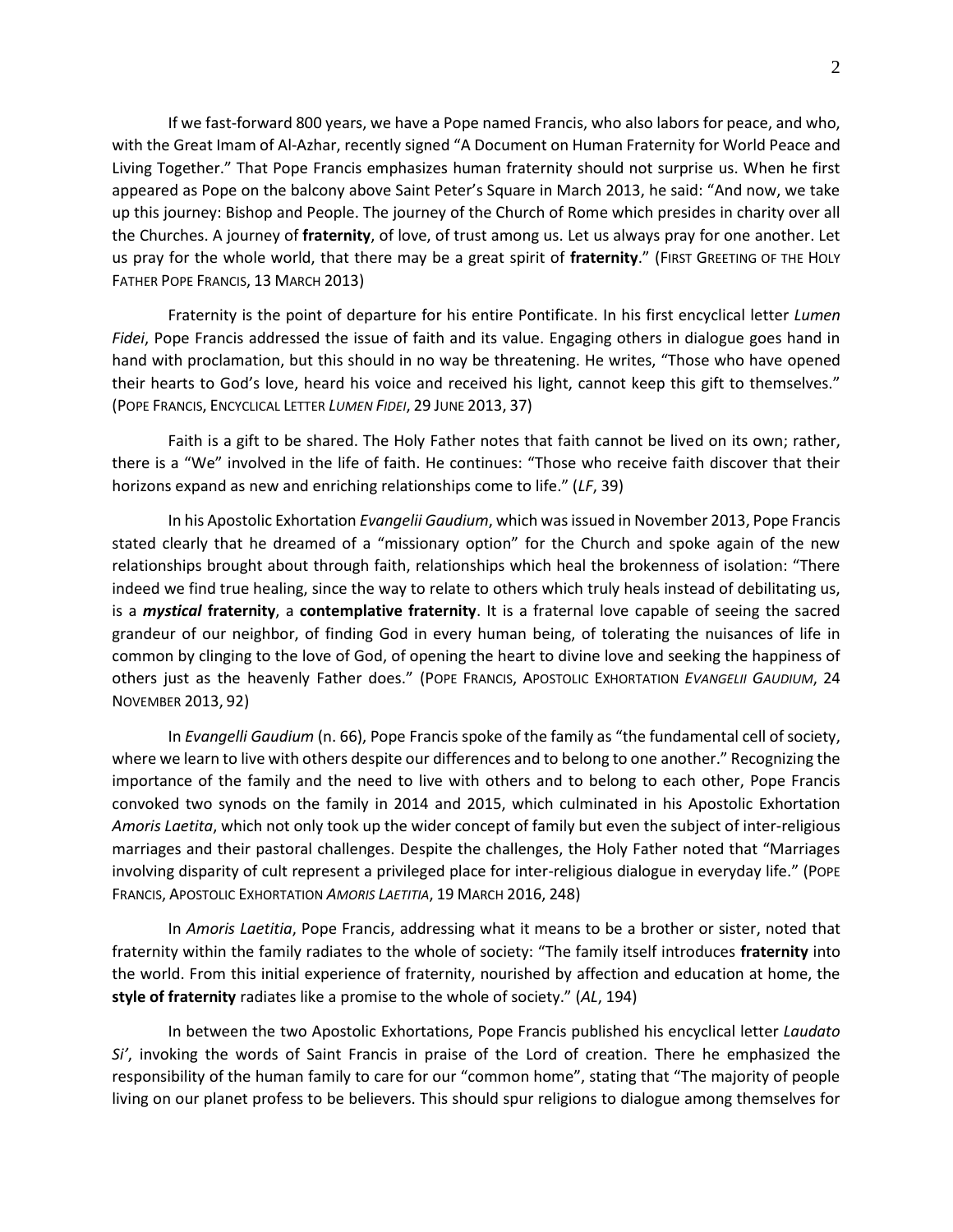the sake of protecting nature, defending the poor, and building networks of respect and **fraternity**." (POPE FRANCIS, ENCYCLICAL LETTER *LAUDATO SI'*, 24 MAY 2015, 201)

His short exhortation *Gaudete et Exsultate* also took up the theme of fraternity briefly. Pope Francis wrote: "Contrary to the growing consumerist individualism that tends to isolate us in quest for well-being apart from others, our path to holiness can only make us identify all the more with Jesus' prayer "that all may be one; even as you, Father, are in me, and I in you" (John 17:21)." (POPE FRANCIS, APOSTOLIC EXHORTATION *GAUDETE ET EXSULATE*, 19 MARCH 2018, 146).

Finally, in his most recent exhortation, following the Synod on Youth, Pope Francis wrote to young people about "Paths of Fraternity" (nn. 163-167), reminding them that true spiritual growth is "expressed above all by your growth in **fraternal, generous, and merciful love**." (POPE FRANCIS, APOSTOLIC EXHORTATION *CHRISTUS VIVIT*, 25 MARCH 2019,163)

Recognizing that young people can encounter one another and new cultures through modern social communications and acknowledging how past hurts can sometimes cause young people to shy away from fraternity out of fear of being hurt once more, the Holy Father reminded young people of an African proverb: ""If you want to go fast, go alone. If you want to go far, go together." Let us not allow ourselves to be robbed of **fraternity**." (n. 167)

It should come as no surprise then that he signed the document with the Great Imam of Al-Azhar on February 4, 2019 in Abu Dhabi. Time does not allow a fuller discussion of the document, but I simply want to read two passages from it that once more emphasize the value of fraternity.

The first is taken from the introduction. It describes the document in the following way: "It is a document that invites all persons who have faith in God and faith in *human fraternity* to unite and work together so that it may serve as a guide for future generations to advance a culture of mutual respect in the awareness of the great divine grace that makes all human beings brothers and sisters."

The second is taken from a list of convictions or principles to which both parties are committed. In addition to freedom, dialogue, freedom of worship, the fight against terrorism, the promotion of citizenship, the rights of women, children, and the elderly, the document's first conviction deals with fraternity: "The firm conviction that authentic teachings of religions invite us to remain rooted in the values of peace; to defend the values of mutual understanding, *human fraternity* and harmonious coexistence; to re-establish wisdom, justice, and love; and to reawaken religious awareness among young people so that future generations may be protected from the realm of materialistic thinking and from dangerous policies of unbridled greed and indifference that are based on the law of force and not on the force of law." (POPE FRANCIS AND GRAND IMAM OF AL-AZHAR AHMAD AL-TAYYEB, DOCUMENT OF HUMAN FRATERNITY FOR WORLD PEACE AND LIVING TOGETHER, 4 FEBRUARY 2019)

All of this wishes to say, that the concept of human fraternity has been a major theme in the Pontificate of Pope Francis. He sees human fraternity as a path for peace and mutual understanding in our world – a true force for good. As a Catholic and Christian, he is keenly aware of the need for fraternity, for it is on this basis that Catholics believed that they will be judged. The Holy Father himself has said, "The protocol with which we will be judged is based on **fraternity**." (POPE FRANCIS, MESSAGE TO PROFESSOR MARGARET ARCHER, PRESIDENT OF THE PONTIFICAL ACADEMY FOR SOCIAL SCIENCES, 24 APRIL 2017)